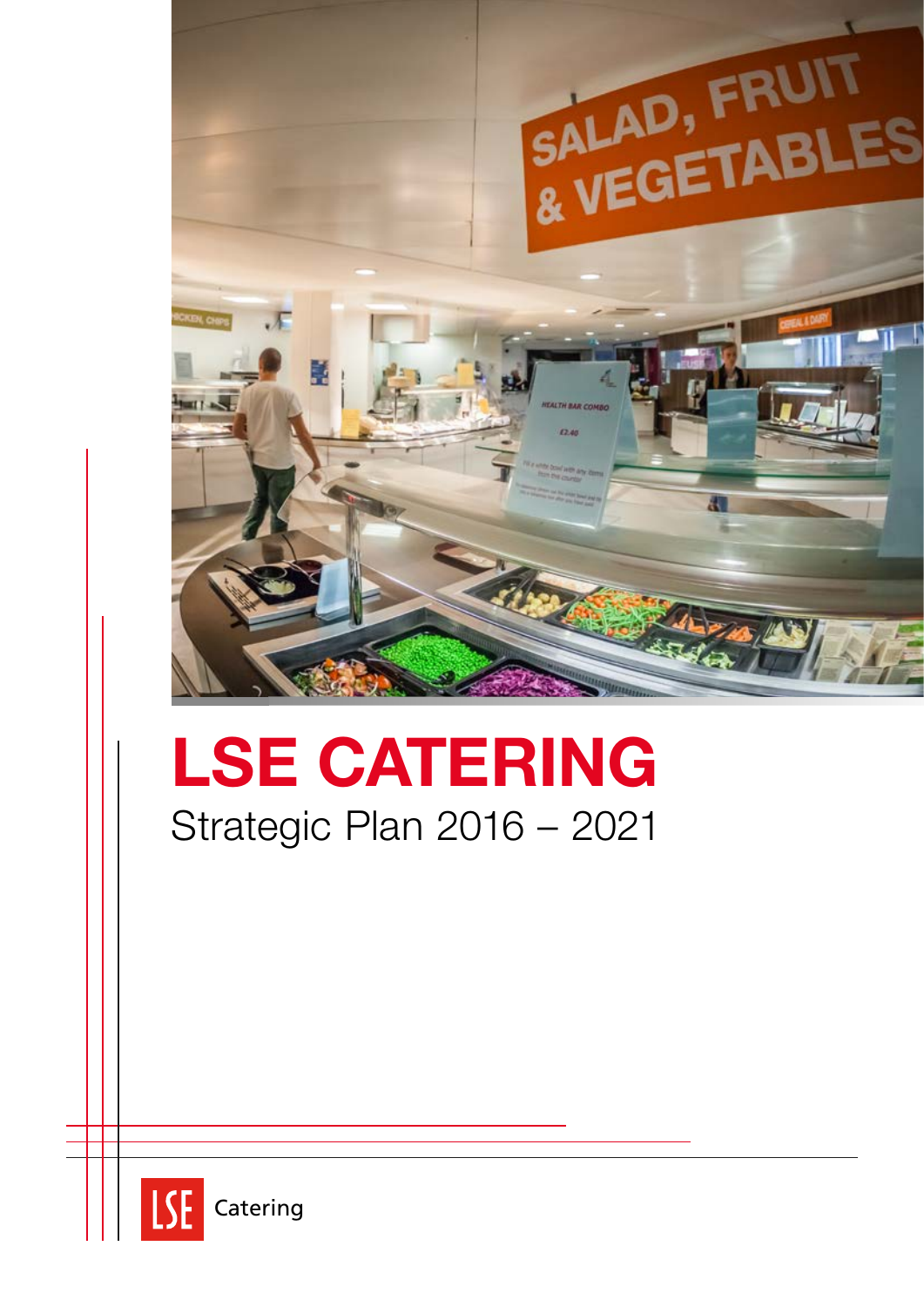#### **The London School of Economics and Political Science (LSE) is a vibrant and cosmopolitan community. The opportunity of living, learning and socialising with people from all parts of the world is a vital part of the LSE experience.**

LSE Catering provides food, drink and social spaces for students, staff and other customers, with three restaurants, seven cafes, two bars and four catered halls of residence in central London. Over a million customers are served each year. Alongside the outlets we deliver hospitality services that provide beverages and lunches to the School and a range of breakfasts, buffets, receptions and fine dining. Over six thousand hospitality events are catered for each year.

In order to support the School's priorities, responsibilities lie with professional services to deliver the essential foundations. LSE Catering forms part of those essential foundations upon which the strategic goals can be achieved.

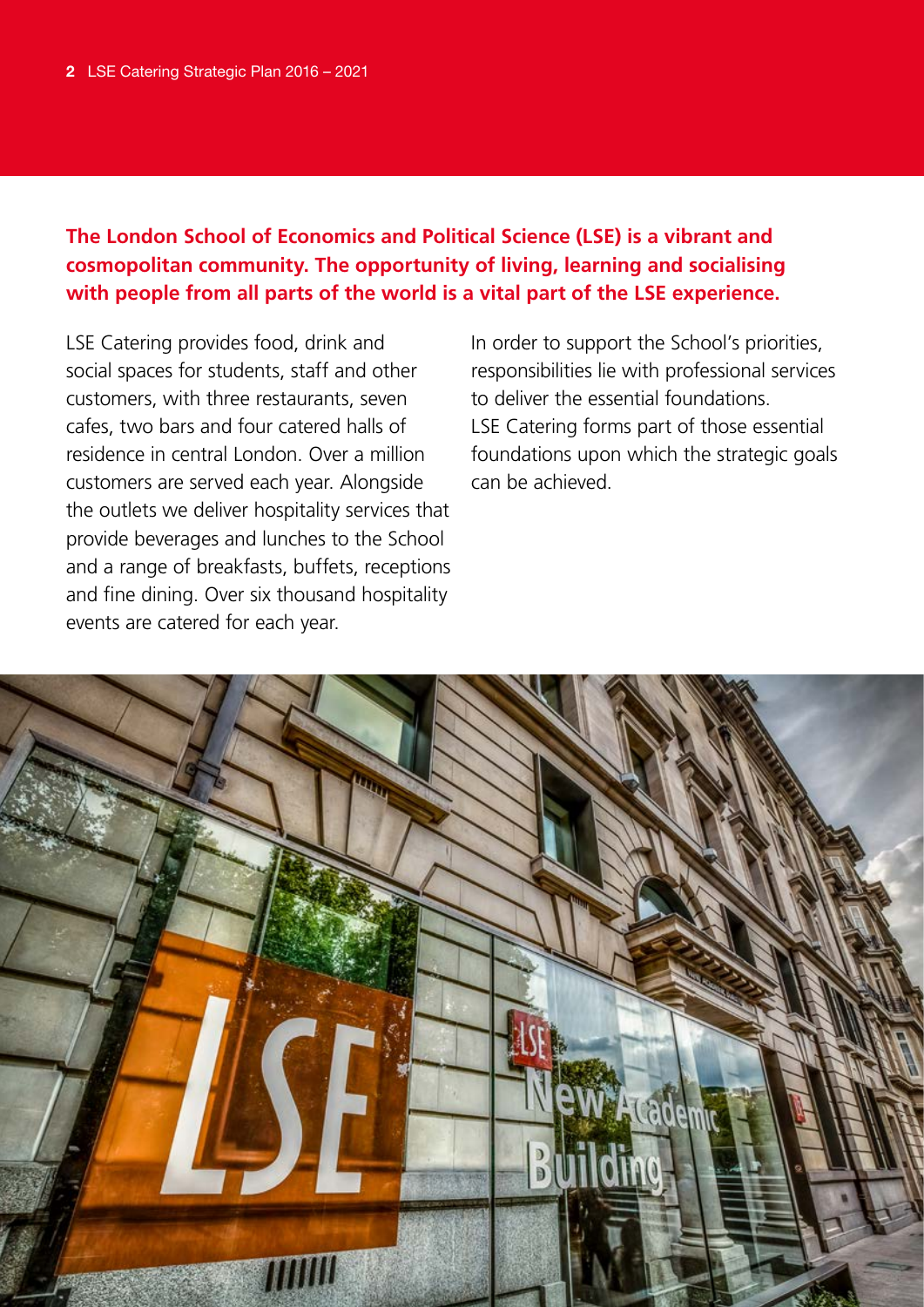

# Our Strategic Aim

As a key provider of catering services and expertise, we will position ourselves to be a leading and exemplary service provider, being a model of good practise and a significant contributor to the student and staff experience.

Our aim is to make our services the destinations of choice by providing an exciting range of vibrant outlets and food offerings that fulfil the diverse needs of the school both on central campus and in catered halls.

We will be leaders in catering, providing a professional, distinctive, contemporary, and innovative customer focussed service.

## Our Purpose

There are four primary purposes for LSE to provide catering across the School

- To provide and manage a sociable environment for students and staff to meet, eat and drink together, enabling people from different backgrounds to socialise in accessible surroundings, enhancing the staff and student experience.
- To provide the School with a first class formal dining service in a professional setting that will allow the School to entertain a diverse range of guests and to assist in its objective to increase philanthropic support for the School.
- To provide value for money hospitality services to all School buildings. Supporting the activities of Academic Departments, Research Centres, Alumni, Professional Services, Conference & Events, Executive Education, Summer School, LSE Vacations and Student Societies.
- To provide catering in a nurturing environment in our four halls of residence, enabling students to dine together to help build a strong sense of community and develop long lasting friendships.





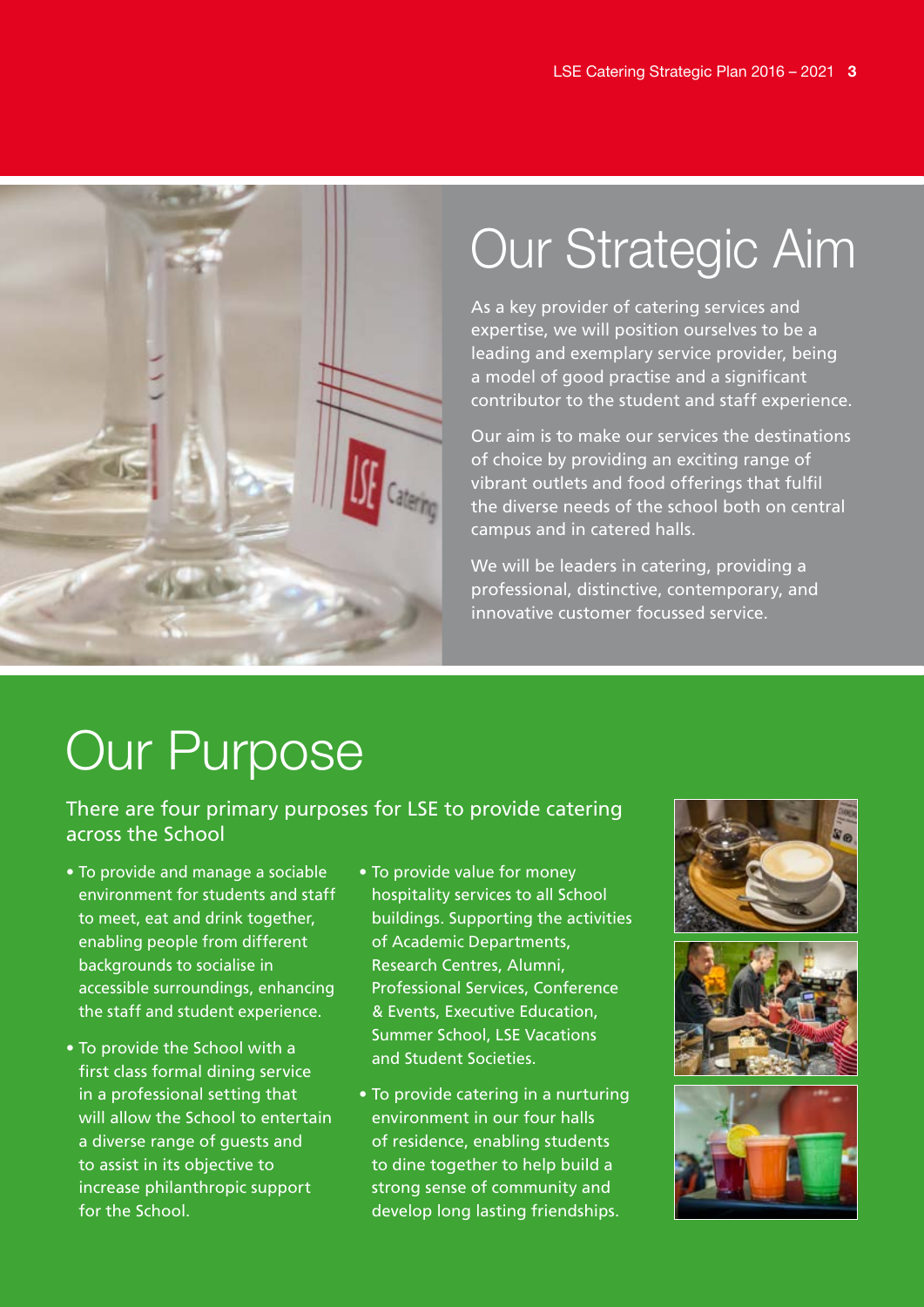## 5 Strategic Priorities for Growth and Improvement

- **OUR CUSTOMERS** We will constantly seek ways to understand our customer's needs by seeking feedback and acting on their views and exceeding their expectations
- **OUR SERVICES** Continuously improve the quality of our food, beverage, hospitality and retail outlets to ensure they deliver a highly innovative and contemporary service to the school, meeting the diverse needs of our student, staff and wider customers' expectations and desires and are commensurate with LSE aspirations.
- **OUR PEOPLE** Create and maintain a positive, flexible, vibrant, high-performing workforce that is capable of change and acts on customer feedback to improve services and their own performance.
- **ENVIRONMENTAL SUSTAINABILITY** Support the School's environmental aims, and deliver a catering environmental strategy with targets and commitments that are reviewed annually and available on our website.
- **FINANCIAL SUSTAINABILITY** Offer excellent value for money to students and the School whilst ensuring financial sustainability, seeking ways to expand our revenue base to reinvest in food and beverage facilities for the future benefit of the wider community.

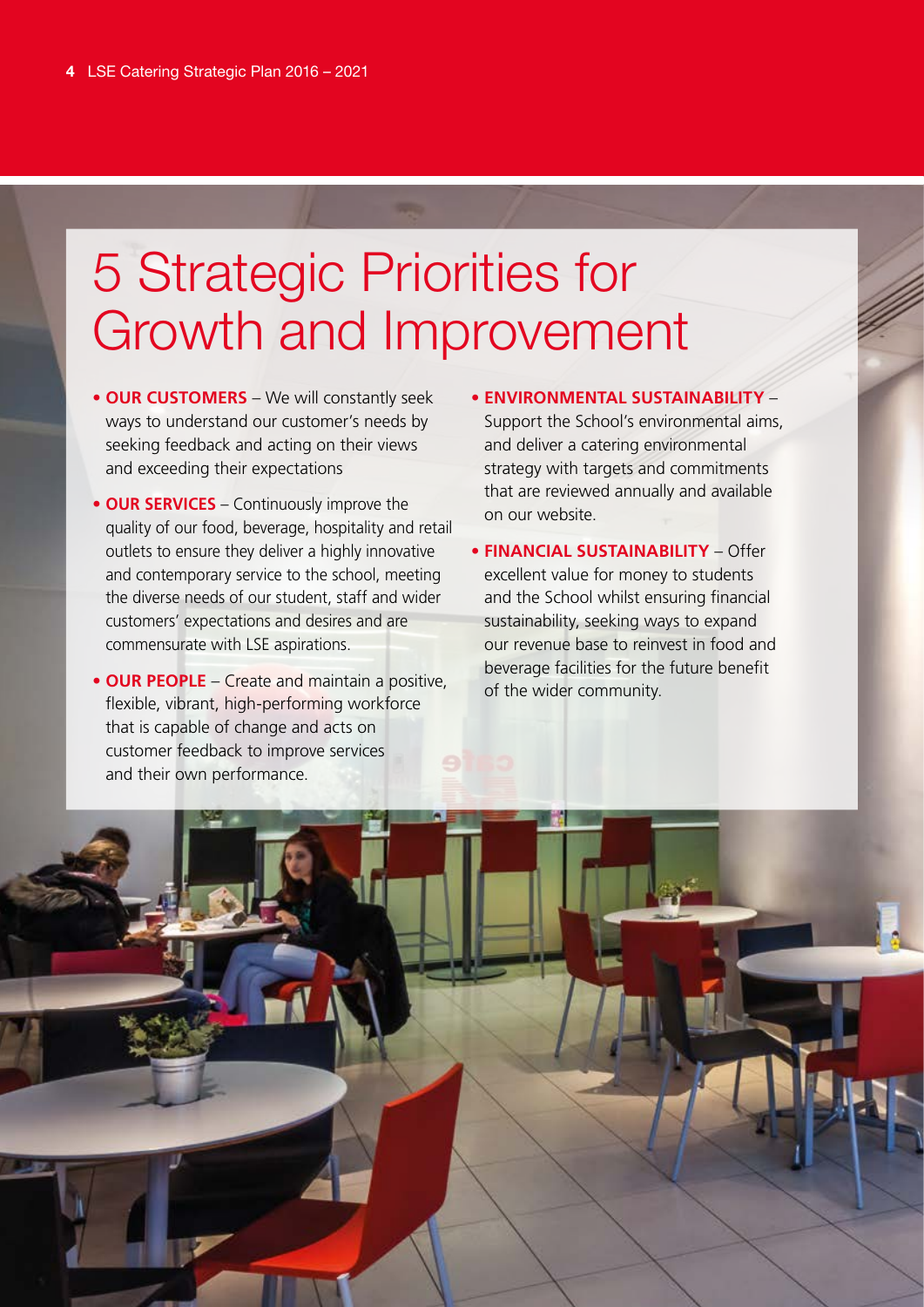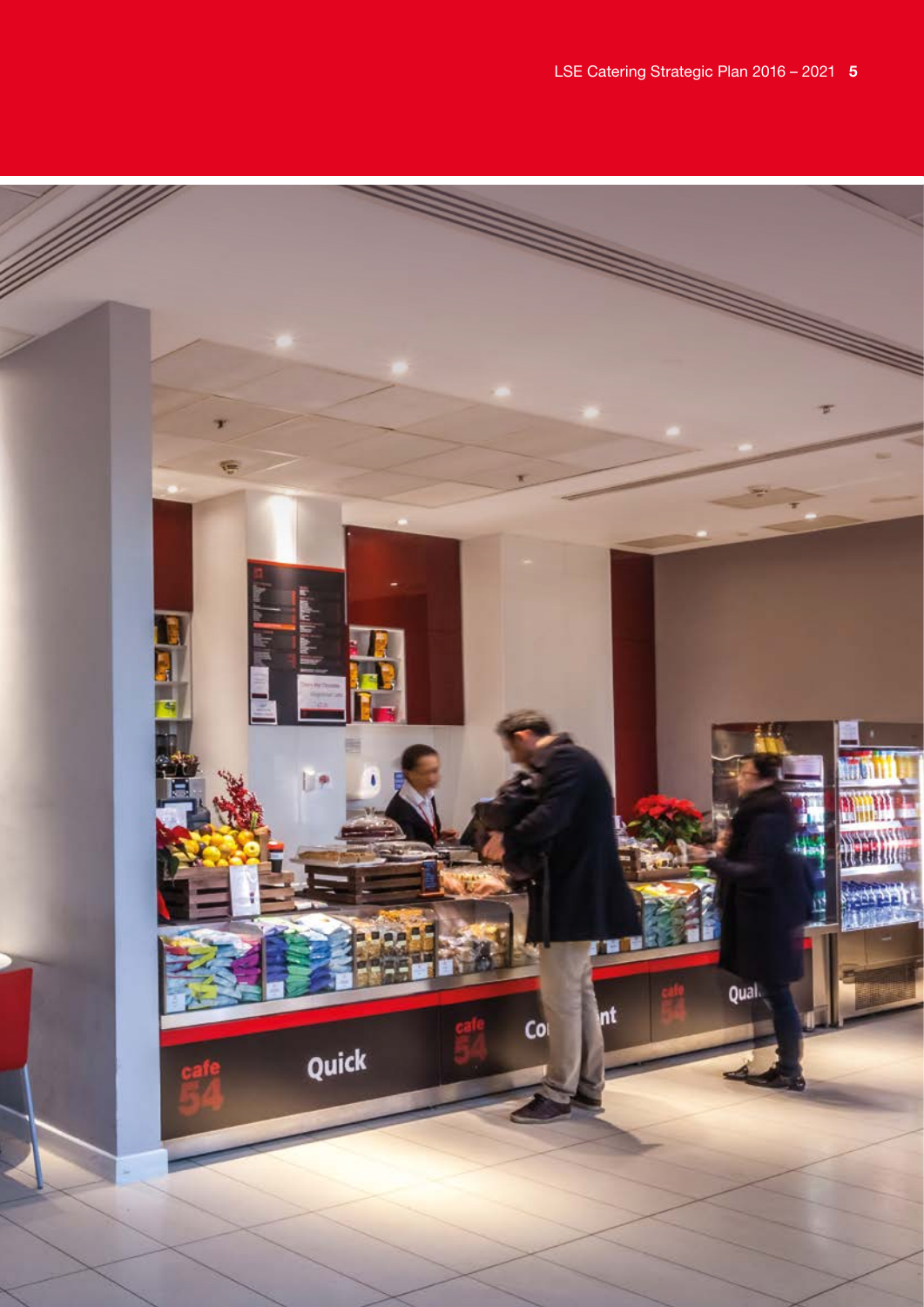### Our Challenges

- There are a huge variety of catering outlets on our doorstep. LSE Catering aims to complement these offerings and not to directly compete with them.
- Our trading patterns revolve around student term time. Changes to the academic calendar affect our trading.
- Campus redevelopments over this strategic period present challenges as the footfall around the campus continually evolves.
- To provide a student hot food outlet at street level which can accommodate the required numbers.
- Change of School direction on loyalty loaded onto LSE cards for students who pay fees early.
- To ensure the School's technology systems keep pace with developments in the catering and retail sectors.

# Equity, Diversity and Inclusion

LSE catering fully support the school strategic priority to strengthen our commitment to equity, diversity and inclusion; we recognise the significant diversity and international make up of our student, staff and visitor population. Our students come from 140 countries and nearly half of our staff are drawn from

countries outside the UK. We will regularly review our food offerings and will provide a wide range of facilities and foods to meet the needs of our customer. We will provide for religious diets and look to continually improve these.

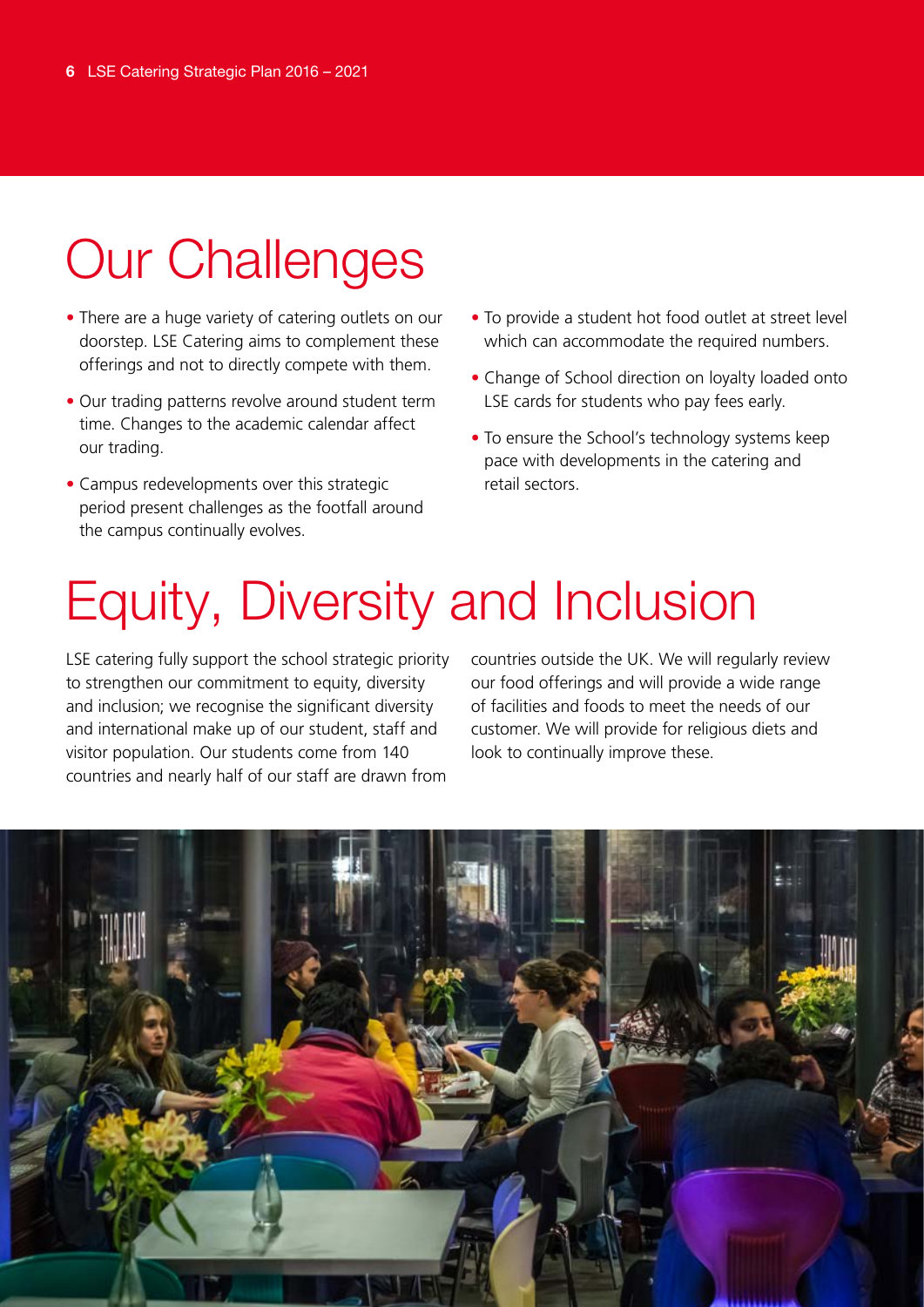